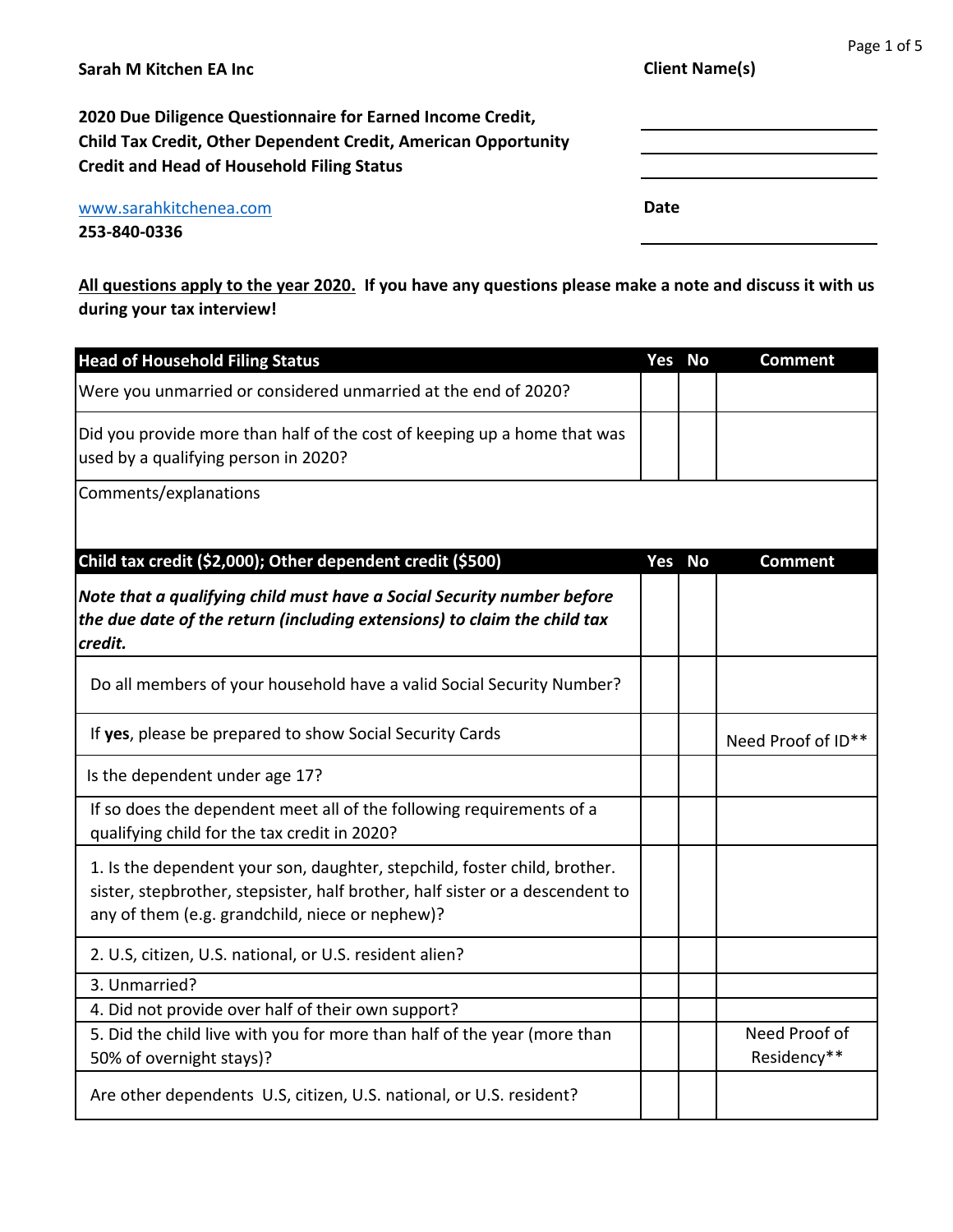| Sarah M Kitchen EA Inc                                                                                                              | <b>Client Name(s)</b> |  |  |  |
|-------------------------------------------------------------------------------------------------------------------------------------|-----------------------|--|--|--|
| 2020 Due Diligence Questionnaire for Earned Income Credit,<br><b>Child Tax Credit, Other Dependent Credit, American Opportunity</b> |                       |  |  |  |
| <b>Credit and Head of Household Filing Status</b>                                                                                   |                       |  |  |  |
| www.sarahkitchenea.com                                                                                                              | Date                  |  |  |  |
| 253-840-0336                                                                                                                        |                       |  |  |  |

| Do you have substantiation for the credit? Records could include school,<br>medical, child care provider, place of worship, employer statement, etc.                                                                                                          |        |                |  |
|---------------------------------------------------------------------------------------------------------------------------------------------------------------------------------------------------------------------------------------------------------------|--------|----------------|--|
| Has this credit ever been disallowed or reduced in prior years by the IRS?                                                                                                                                                                                    |        |                |  |
| If you are divorced, does the non-custodial parent have a signed release<br>(Form 8332) from the custodial parent for any of the dependents or has<br>the custodial parent released his or her claim to the non-custodial parent<br>for any of the dependent? |        |                |  |
| If you are self-employed do you confirm the you have provided all the<br>information necessary to accurately reflect the income on Schedule C?                                                                                                                |        |                |  |
|                                                                                                                                                                                                                                                               |        |                |  |
| Comments/explanations                                                                                                                                                                                                                                         |        |                |  |
| <b>Divorced/Separated Parents</b>                                                                                                                                                                                                                             | Yes No | <b>Comment</b> |  |
| Note: regardless of the divorce decree, the parent with the most overnight stays is the custodial parent.                                                                                                                                                     |        |                |  |
| If you are the non-custodial parent, is there an active form 8332,                                                                                                                                                                                            |        |                |  |
| Release/Revocation of Claim to Exemption for Child by Custodial Parent, or<br>a similar statement in place?                                                                                                                                                   |        |                |  |
| If yes, a copy must be attached to the tax return                                                                                                                                                                                                             |        | Need 8332**    |  |
| If you are the custodial parent, have you released the claim to another<br>person?                                                                                                                                                                            |        |                |  |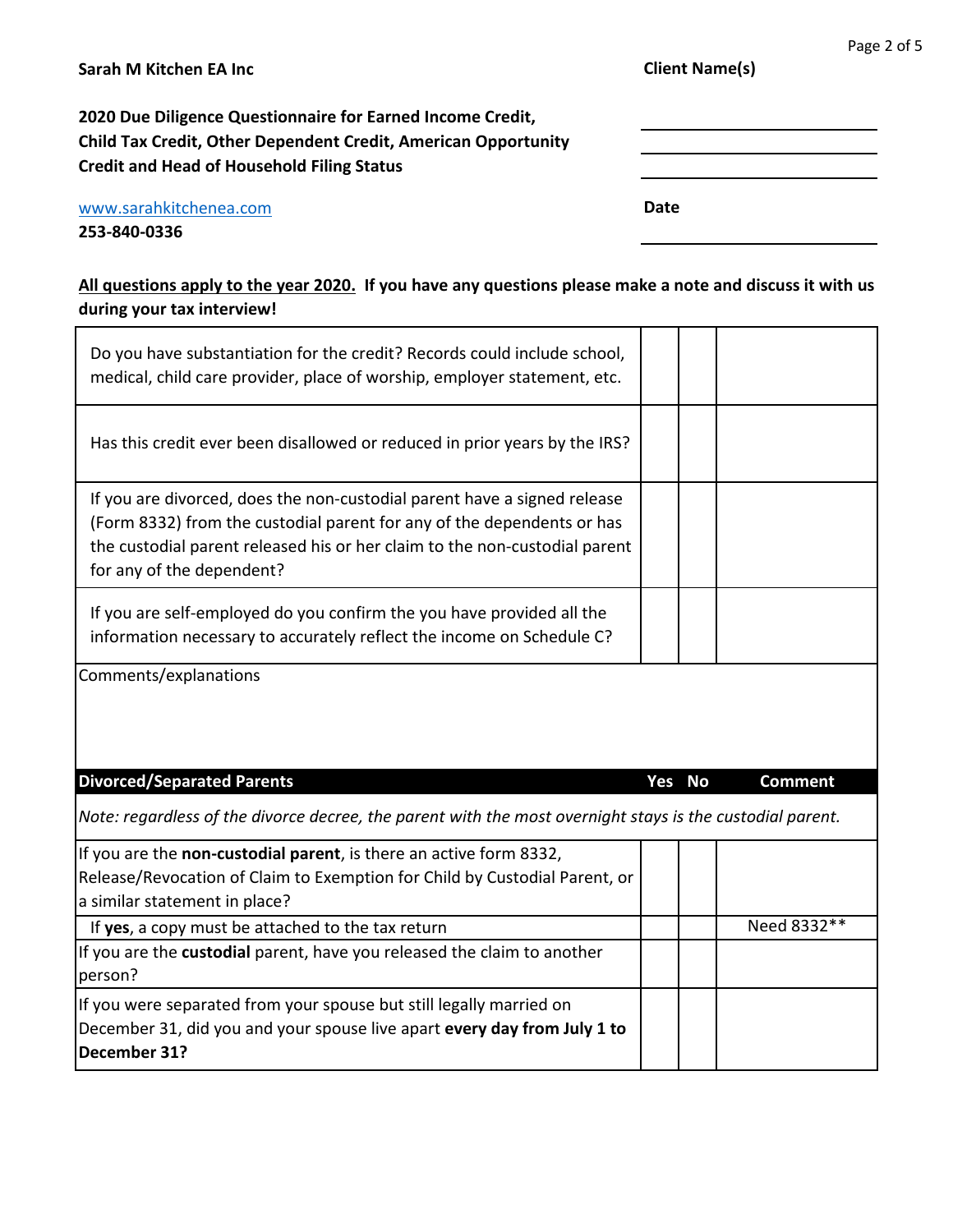| Sarah M Kitchen EA Inc                                                                                                                                                            | <b>Client Name(s)</b> | Page 3 of 5 |
|-----------------------------------------------------------------------------------------------------------------------------------------------------------------------------------|-----------------------|-------------|
| 2020 Due Diligence Questionnaire for Earned Income Credit,<br>Child Tax Credit, Other Dependent Credit, American Opportunity<br><b>Credit and Head of Household Filing Status</b> |                       |             |
| www.sarahkitchenea.com<br>253-840-0336                                                                                                                                            | Date                  |             |

| Comments/explanations                                                                                                                                                                                                                                                                                                                                                                                                                 |        |                              |
|---------------------------------------------------------------------------------------------------------------------------------------------------------------------------------------------------------------------------------------------------------------------------------------------------------------------------------------------------------------------------------------------------------------------------------------|--------|------------------------------|
| <b>Earned Income Credit</b>                                                                                                                                                                                                                                                                                                                                                                                                           | Yes No | <b>Comment</b>               |
| If you are self-employed do you confirm the you have provided all the<br>information necessary to accurately reflect the income on Schedule C?                                                                                                                                                                                                                                                                                        |        |                              |
| Did you have either the EIC disallowed or reduced in a previous year?                                                                                                                                                                                                                                                                                                                                                                 |        |                              |
| Was you main home in the U.S. for more than half of the year. Principal<br>place of abode includes being stationed for extended periods overseas.<br>Special circumstances such illness, school attendance, business, vacation.<br>military service and detention in a juvenile facility qualify.<br>On December 31, 2020 was your child under age 19 or under age 24 and<br>a full-time student or permanently and totally disabled? |        | Need Proof of<br>Residency** |
| is this person your son, daughter, stepchild, foster child, brother. sister,<br>stepbrother, stepsister, half brother, half sister or a descendent to any of<br>them (e.g. grandchild, niece or nephew)?<br>Is this person unmarried?                                                                                                                                                                                                 |        |                              |
| Did this person have the same principal place of abode as you for over<br>half the year?<br>Could you provide documentation to substantiate eligibility for this credit,<br>such as school records, medical records. Child care provider statement<br>etc.                                                                                                                                                                            |        |                              |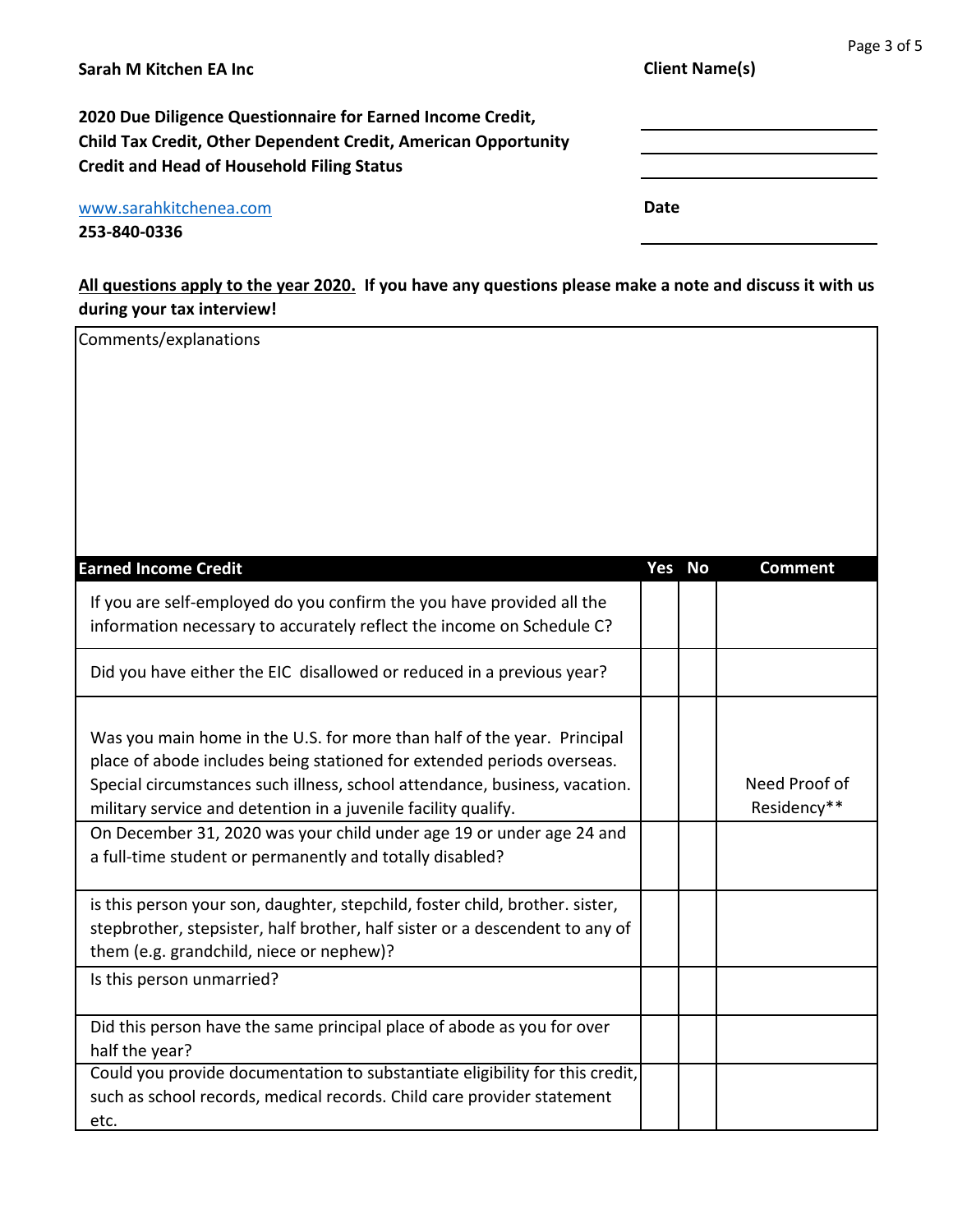| Sarah M Kitchen EA Inc                                                | <b>Client Name(s)</b> |  |  |  |
|-----------------------------------------------------------------------|-----------------------|--|--|--|
| 2020 Due Diligence Questionnaire for Earned Income Credit,            |                       |  |  |  |
| <b>Child Tax Credit, Other Dependent Credit, American Opportunity</b> |                       |  |  |  |
| <b>Credit and Head of Household Filing Status</b>                     |                       |  |  |  |
| www.sarahkitchenea.com                                                | Date                  |  |  |  |
| 253-840-0336                                                          |                       |  |  |  |

| Can any of the qualifying dependents also be a qualifying dependent fir<br>any other person? If so the person entitled to the EIC will be determined<br>using the Tie Breaker Rule, |  |        |                |
|-------------------------------------------------------------------------------------------------------------------------------------------------------------------------------------|--|--------|----------------|
| <b>American Opportunities Tax Credit</b>                                                                                                                                            |  | Yes No | <b>Comment</b> |
| Did you, your spouse, or your dependents attend post-secondary school?                                                                                                              |  |        |                |
| If yes, please attach information:                                                                                                                                                  |  |        | Need 1098-T**  |
| 1098-T issued from the college (required)                                                                                                                                           |  |        |                |
| Show dates tuition was actually paid, if different from 1098-T                                                                                                                      |  |        |                |
| Compile other out-of-pocket expenses including books, fees, supplies,<br>room & board.                                                                                              |  |        |                |
| Did the student receive any scholarships?                                                                                                                                           |  |        |                |
| Did you take distributions from a 529 plan to pay for school?                                                                                                                       |  |        |                |
| If yes, please attach form 1099-Q                                                                                                                                                   |  |        |                |
| Is the student pursuing a degree at an accredited institution?                                                                                                                      |  |        |                |
| Is the student enrolled at least half time for at least one academic period<br>beginning in the tax year?                                                                           |  |        |                |
| Had the student finished the first four years of higher education at the                                                                                                            |  |        |                |
| beginning of the tax year?                                                                                                                                                          |  |        |                |
| Has the student claimed the AOTC in four previous years?                                                                                                                            |  |        |                |
| Did the student have a felony drug conviction at the end of the year?                                                                                                               |  |        |                |
| Has the IRS disallowed or reduced this credit in a previous year?                                                                                                                   |  |        |                |
| If you are self-employed do you confirm the you have provided accruate<br>information on your Schedule C?                                                                           |  |        |                |
| <b>**Document Checklist</b>                                                                                                                                                         |  |        |                |
| Acceptable documents for proof of identification                                                                                                                                    |  |        |                |
| Social Security card                                                                                                                                                                |  |        |                |
| Photo ID<br><b>Birth Certificate</b>                                                                                                                                                |  |        |                |
|                                                                                                                                                                                     |  |        |                |
| Visa/Passport                                                                                                                                                                       |  |        |                |
| <b>**Document Checklist (continued)</b>                                                                                                                                             |  |        |                |
| Acceptable documents for proof of residency                                                                                                                                         |  |        |                |